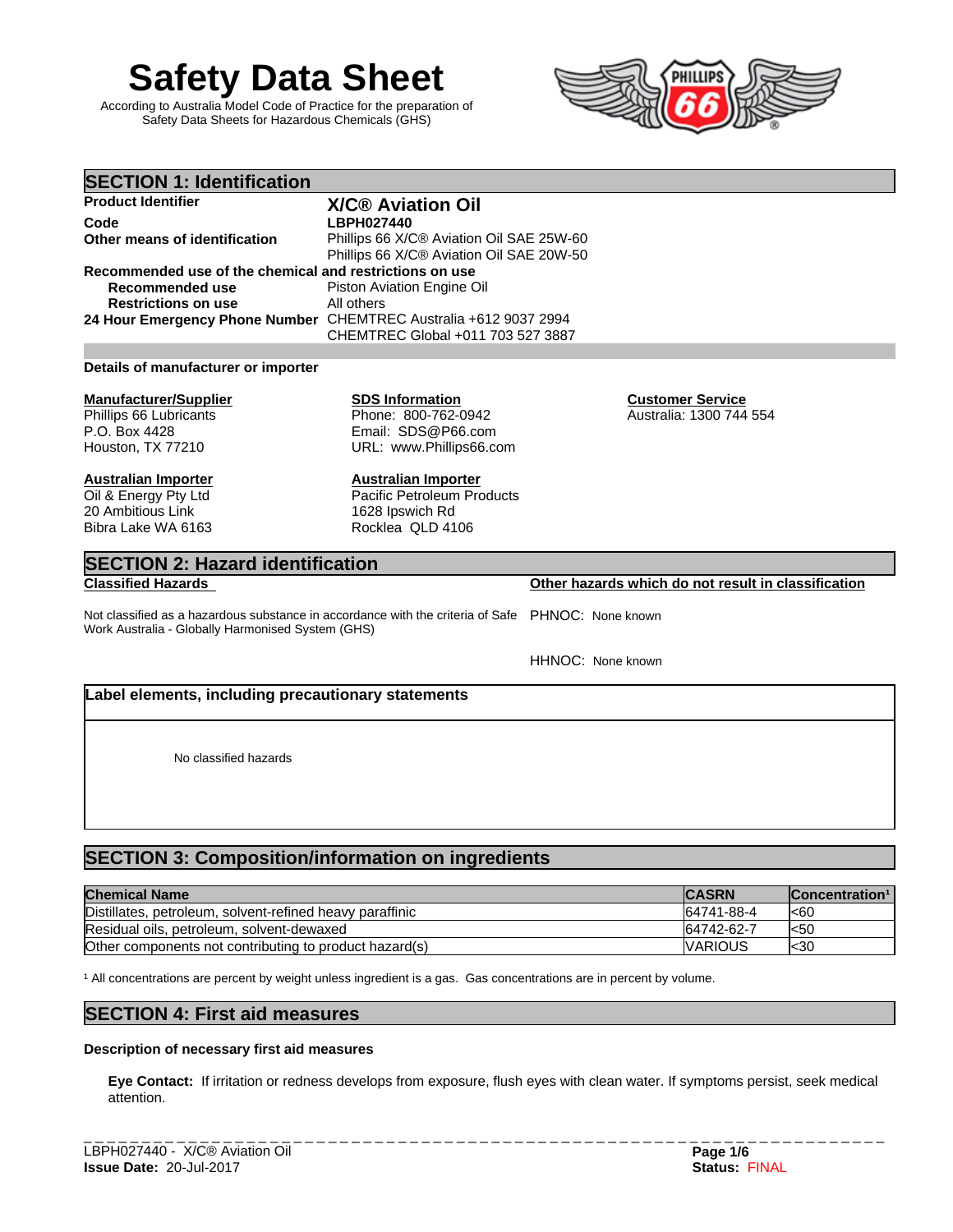**Skin Contact:** First aid is not normally required. However, it is good practise to wash any chemical from the skin. Remove contaminated shoes and clothing and cleanse affected area(s) thoroughly by washing with mild soap and water or a waterless hand cleaner. If irritation or redness develops and persists, seek medical attention.

\_ \_ \_ \_ \_ \_ \_ \_ \_ \_ \_ \_ \_ \_ \_ \_ \_ \_ \_ \_ \_ \_ \_ \_ \_ \_ \_ \_ \_ \_ \_ \_ \_ \_ \_ \_ \_ \_ \_ \_ \_ \_ \_ \_ \_ \_ \_ \_ \_ \_ \_ \_ \_ \_ \_ \_ \_ \_ \_ \_ \_ \_ \_ \_ \_ \_ \_ \_ \_

**Inhalation:** First aid is not normally required. If breathing difficulties develop, move victim away from source of exposure and into fresh air in a position comfortable for breathing. Seek immediate medical attention.

**Ingestion:** First aid is not normally required; however, if swallowed and symptoms develop, seek medical attention.

**Symptoms caused by exposure:** Inhalation of oil mists or vapours generated at elevated temperatures may cause respiratory irritation. Accidental ingestion can result in minor irritation of the digestive tract, nausea and diarrhea.

**Medical attention and special treatment:** Acute aspirations of large amounts of oil-laden material may produce a serious aspiration pneumonia. Patients who aspirate these oils should be followed for the development of long-term sequelae. Inhalation exposure to oil mists below current workplace exposure limits is unlikely to cause pulmonary abnormalities.

# **SECTION 5: Firefighting measures**

**Suitable extinguishing equipment:** Dry chemical, carbon dioxide, foam, or water spray is recommended. Water or foam may cause frothing of materials heated above 212°F / 100°C. Carbon dioxide can displace oxygen. Use caution when applying carbon dioxide in confined spaces. Simultaneous use of foam and water on the same surface is to be avoided as water destroys the foam.

#### **Specific hazards arising from the chemical**

**Unusual Fire & Explosion Hazards:** This material may burn, butwill not ignite readily. If container is not properly cooled, it can rupture in the heat of a fire.

**Hazardous Combustion Products:** Combustion may yield smoke, carbon monoxide, and other products of incomplete combustion. Oxides of sulphur, nitrogen or phosphorus may also be formed.

**Special protective equipment and precautions for fire fighters:**For fires beyond the initial stage, emergency responders in the immediate hazard area should wear protective clothing. When the potential chemical hazard is unknown, in enclosed or confined spaces, a self contained breathing apparatus should be worn. In addition, wear other appropriate protective equipment as conditions warrant (see Section 8). Isolate the hazard area and deny entry to unnecessary and unprotected personnel. Stop spill/release if it can be done safely. Move undamaged containers from immediate hazard area if it can be done safely. Water spray may be useful in minimizing or dispersing vapours and to protect personnel. Cool equipment exposed to fire with water, if it can be done safely. Avoid spreading burning liquid with water used for cooling purposes.

#### **Hazchem code:** None

**See Section 9 for Flammable Properties including Flash Point and Flammable (Explosive) Limits**

# **SECTION 6: Accidental release measures**

**Personal precautions, protective equipment and emergency procedures:** This material may burn, butwill not ignite readily. Keep all sources of ignition away from spill/release. Stay upwind and away from spill/release. Avoid direct contact with material. For large spillages, notify persons down wind of the spill/release, isolate immediate hazard area and keep unauthorised personnel out. Wear appropriate protective equipment, including respiratory protection, as conditions warrant (see Section 8). See Sections 2 and 7 for additional information on hazards and precautionary measures.

**Environmental Precautions:** Stop and contain spill/release if it can be done safely. Prevent spilled material from entering sewers, storm drains, other unauthorised drainage systems, and natural waterways. Use water sparingly to minimize environmental contamination and reduce disposal requirements. If spill occurs on water notify appropriate authorities and advise shipping of any hazard. Spills into or upon navigable waters, the contiguous zone, or adjoining shorelines that cause a sheen or discoloration on the surface of the water, may require notification.

**Methods and material for containment and cleaning up:** Notify relevant authorities in accordance with all applicable regulations. Immediate cleanup of any spill is recommended. Dike far ahead of spill for later recovery or disposal. Absorb spill with inert material such as sand or vermiculite, and place in suitable container for disposal. If spilled on water remove with appropriate methods (e.g. skimming, booms or absorbents). In case of soil contamination, remove contaminated soil for remediation or disposal, in accordance with local regulations.

Recommended measures are based on the most likely spillage scenarios for this material; however local conditions and regulations may influence or limit the choice of appropriate actions to be taken. See Section 13 for information on appropriate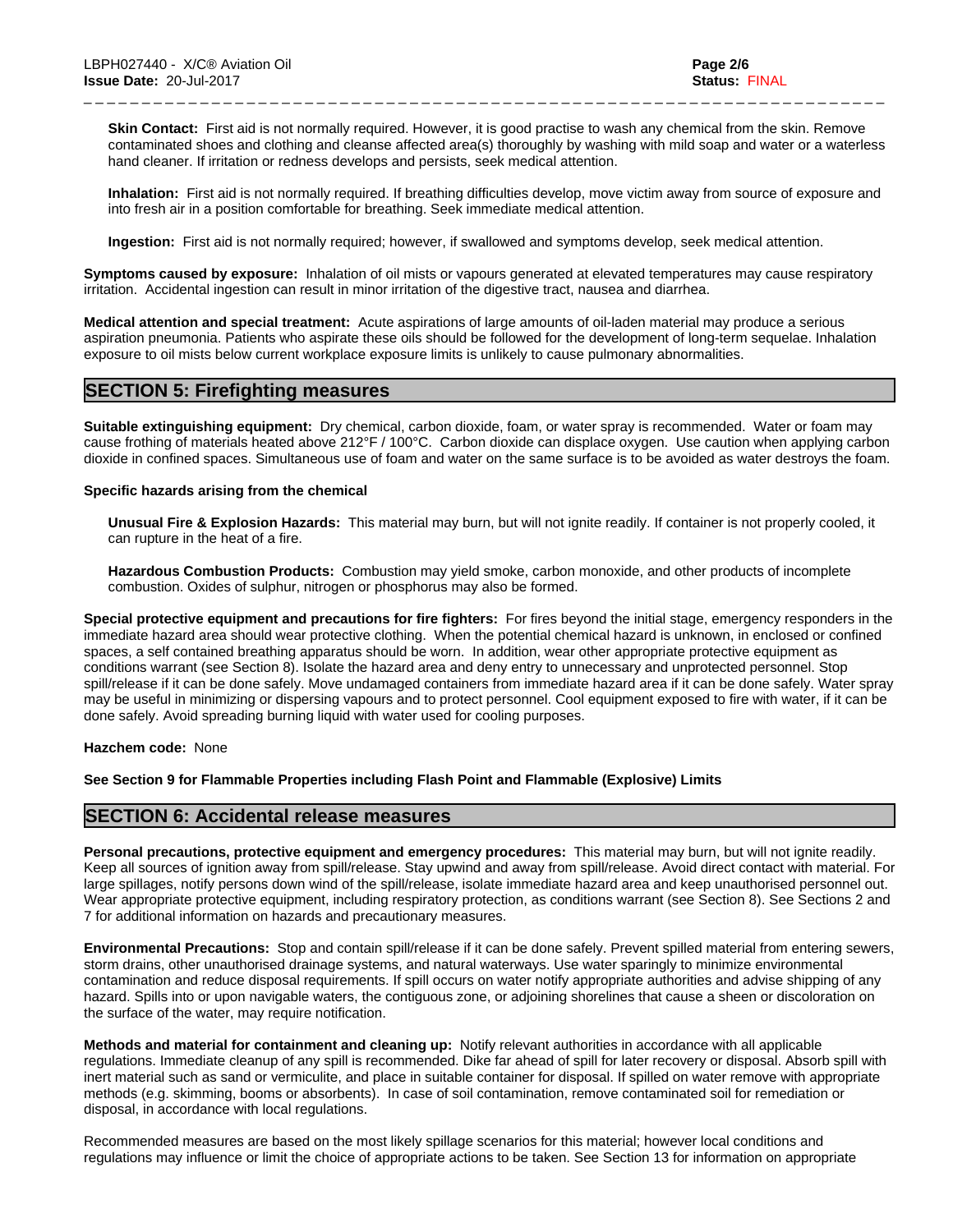#### disposal.

# **SECTION 7: Handling and storage**

**Precautions for safe handling:** Keep away from flames and hot surfaces. Wash thoroughly after handling. Use good personal hygiene practices and wear appropriate personal protective equipment (see section 8). Spills will produce very slippery surfaces. Used motor oils have been shown to cause skin cancer in mice after repeated application to the skin without washing. Brief or intermittent skin contact with used motor oil is not expected to cause harm if the oil is thoroughly removed by washing with soap and water. Do not wear contaminated clothing or shoes.

\_ \_ \_ \_ \_ \_ \_ \_ \_ \_ \_ \_ \_ \_ \_ \_ \_ \_ \_ \_ \_ \_ \_ \_ \_ \_ \_ \_ \_ \_ \_ \_ \_ \_ \_ \_ \_ \_ \_ \_ \_ \_ \_ \_ \_ \_ \_ \_ \_ \_ \_ \_ \_ \_ \_ \_ \_ \_ \_ \_ \_ \_ \_ \_ \_ \_ \_ \_ \_

Do not enter confined spaces such as tanks or pits without following proper entry procedures.

**Conditions for safe storage, including any compatibilities:** Keep container(s) tightly closed and properly labeled. Use and store this material in cool, dry, well-ventilated area away from heat and all sources of ignition. Store only in approved containers. Keep away from any incompatible material (see Section 10). Protect container(s) against physical damage.

"Empty" containers retain residue and may be dangerous. Do not pressurize, cut, weld, braze, solder, drill, grind, or expose such containers to heat, flame, sparks, or other sources of ignition. They may explode and cause injury or death."Empty" drums should be completely drained, properly bunged, and promptly shipped to the supplier or a drum reconditioner. All containers should be disposed of in an environmentally safe manner and in accordance with governmental regulations. Before working on or in tanks which contain or have contained this material, refer to appropriate guidance pertaining to cleaning, repairing, welding, or other contemplated operations. Outdoor or detached storage is preferred. Indoor storage should meet Country or Committee standards and appropriate fire codes.

## **SECTION 8: Exposure controls/personal protection**

Note: State, local or other agencies or advisory groups may have established more stringent limits. Consult an industrial **hygienist or similar professional, or your local agencies, for further information.**

| <b>Exposure control measures</b>              |                         |                              |                    |
|-----------------------------------------------|-------------------------|------------------------------|--------------------|
| <b>Chemical Name</b>                          | <b>Australia (HCIS)</b> | <b>ACGIH</b>                 | <b>Phillips 66</b> |
| Distillates, petroleum, solvent-refined heavy | $- - -$                 | TWA-8hr: 5 mg/m <sup>3</sup> |                    |
| baraffinic                                    |                         | STEL: $10 \text{ mg/m}^3$    |                    |
|                                               |                         | as Oil Mist, if Generated    |                    |
| Residual oils, petroleum, solvent-dewaxed     | $- - -$                 | TWA-8hr: 5 mg/m <sup>3</sup> |                    |
|                                               |                         | STEL: $10 \text{ mg/m}^3$    |                    |
|                                               |                         | as Oil Mist. if Generated    |                    |

#### **Biological Limit Values**

This product, as supplied, does not contain any hazardous materials with biological limits established by the region specific regulatory bodies

**Engineering controls:** Ifcurrent ventilation practices are not adequate to maintain airborne concentrations below the established exposure limits, additional engineering controls may be required.

**Eye/Face Protection:** The use of eye protection that meets or exceeds EN 166 is recommended to protect against potential eye contact, irritation, or injury. Depending on conditions of use, close fitting eye protection and a face shield may be necessary.

**Skin/Hand Protection:** The use of skin protection is not normally required; however, good industrial hygiene practise suggests the use of gloves or other appropriate skin protection meeting EN 374 whenever working with chemicals. Suggested protective materials: Nitrile. Wear thermal insulating gloves and face shield or eye protection when working with materials that present thermal hazards (hot or cold).

**Respiratory Protection:** Where there is potential for airborne exposure above the exposure limit an approved air purifying respirator equipped with Type A, organic gases and vapours filter (as specified by the manufacturer) in combination with Type P2 - Medium efficiency particle filters may be used. A respiratory protection programme that follows recommendations for the selection, use, care and maintenance of respiratory protective devices in EN 529:2005 should be followed whenever workplace conditions warrant a respirator's use. Air purifying respirators provide limited protection and cannot be used in atmospheres that exceed the maximum use concentration (as directed by regulation or the manufacturer's instructions), in oxygen deficient (less than 19.5 percent oxygen) situations, or under conditions that are immediately dangerous to life and health.

**Environmental Exposure Controls: Refer to Sections 6, 7, 12 and 13.** 

Suggestions provided in this section for exposure control and specific types of protective equipment are based on readily available information. Users should consult with the specific manufacturer to confirm the performance of their protective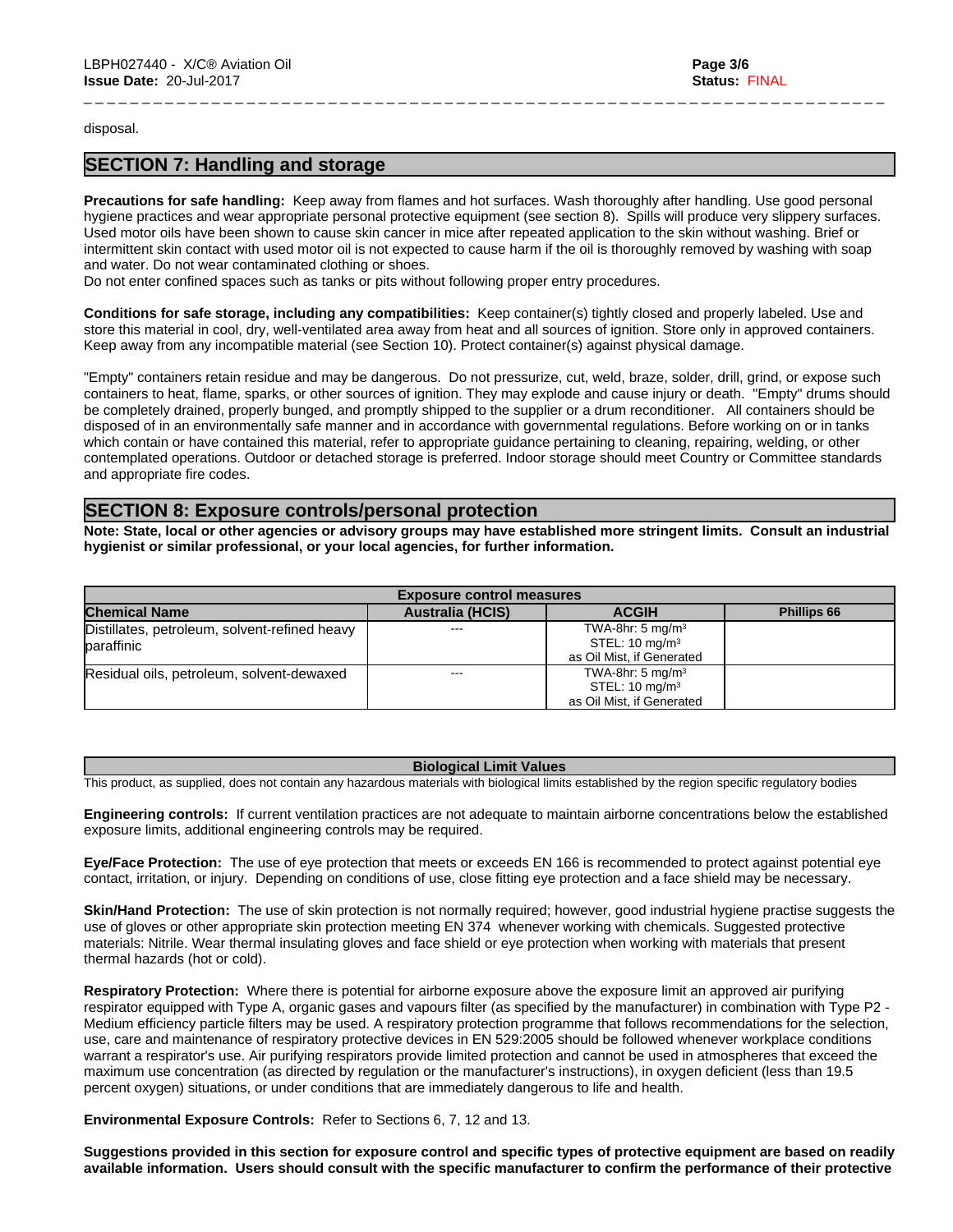**equipment. Specific situations may require consultation with industrial hygiene, safety, or engineering professionals.**

\_ \_ \_ \_ \_ \_ \_ \_ \_ \_ \_ \_ \_ \_ \_ \_ \_ \_ \_ \_ \_ \_ \_ \_ \_ \_ \_ \_ \_ \_ \_ \_ \_ \_ \_ \_ \_ \_ \_ \_ \_ \_ \_ \_ \_ \_ \_ \_ \_ \_ \_ \_ \_ \_ \_ \_ \_ \_ \_ \_ \_ \_ \_ \_ \_ \_ \_ \_ \_

# **SECTION 9: Physical and chemical properties**

**Appearance:** Amber, Transparent **Physical Form:** Liquid **Odour: Petroleum Petroleum Petroleum Petroleum Odour Threshold:** Not determined **pH:** Not applicable **Melting/Freezing Point:** Not determined **Initial Boiling Point/Range:** >316 °C **Flash Point:** > 220 °C; (ASTM D92) **Evaporation Rate (nBuAc=1):** <1 **Flammability (solid, gas):** Not applicable **Upper Explosive Limits (vol % in air):** Not determined **Lower Explosive Limits (vol % in air):** Not determined **Vapour Pressure:** Not determined **Vapour Density Not determined Relative Density (water=1):** 0.875-0.885 @ 15.6ºC **Solubility (ies):** Solubility in water: Negligible **Partition Coefficient (n-octanol/water) (Kow): Not determined<br>
<b>Auto-ignition Temperature:** Not determined **Auto-ignition Temperature:**<br> **Decomposition Temperature:** Not determined **Decomposition Temperature: Viscosity:** 19.0 - 25.5 cSt @ 100°C; 154 - 250 cSt @ 40°C **Other physical or chemical parameters relevant to health and safety**

**Pour Point:** Not determined

# **SECTION 10: Stability and reactivity**

**Reactivity:** Not chemically reactive.

**Chemical stability:** Stable under normal ambient and anticipated conditions of use.

**Possibility of hazardous reactions:** Hazardous reactions not anticipated.

**Conditions to avoid:** Extended exposure to high temperatures can cause decomposition. Avoid all possible sources of ignition.

**Incompatible materials:** Avoid contact with strong oxidizing agents and strong reducing agents.

**Hazardous decomposition products:** Not anticipated under normal conditions of use, During use in engines, contamination of oil with low levels of hazardous fuel combustion by-products (e.g. polycyclic aromatic hydrocarbons) may occur.

# **SECTION 11: Toxicological information**

#### **Information on Toxicological Effects**

**Substance / Mixture**

| <b>Acute Toxicity</b> | <b>Hazard</b>          | <b>Additional Information</b> | LC50/LD50 Data            |
|-----------------------|------------------------|-------------------------------|---------------------------|
|                       |                        |                               |                           |
| <b>Inhalation</b>     | Unlikely to be harmful |                               | >5 mg/L (mist, estimated) |
|                       |                        |                               |                           |
| <b>Dermal</b>         | Unlikely to be harmful |                               | $> 2$ g/kg (estimated)    |
|                       |                        |                               |                           |
| Oral                  | Unlikely to be harmful |                               | $>$ 5 g/kg (estimated)    |
|                       |                        |                               |                           |

**Skin Corrosion/Irritation:** Not expected to be irritating. Repeated exposure may cause skin dryness or cracking.

**Serious Eye Damage/Irritation:** Not expected to be irritating.

**Skin Sensitisation:** No information available on the mixture, however none of the components have been classified for skin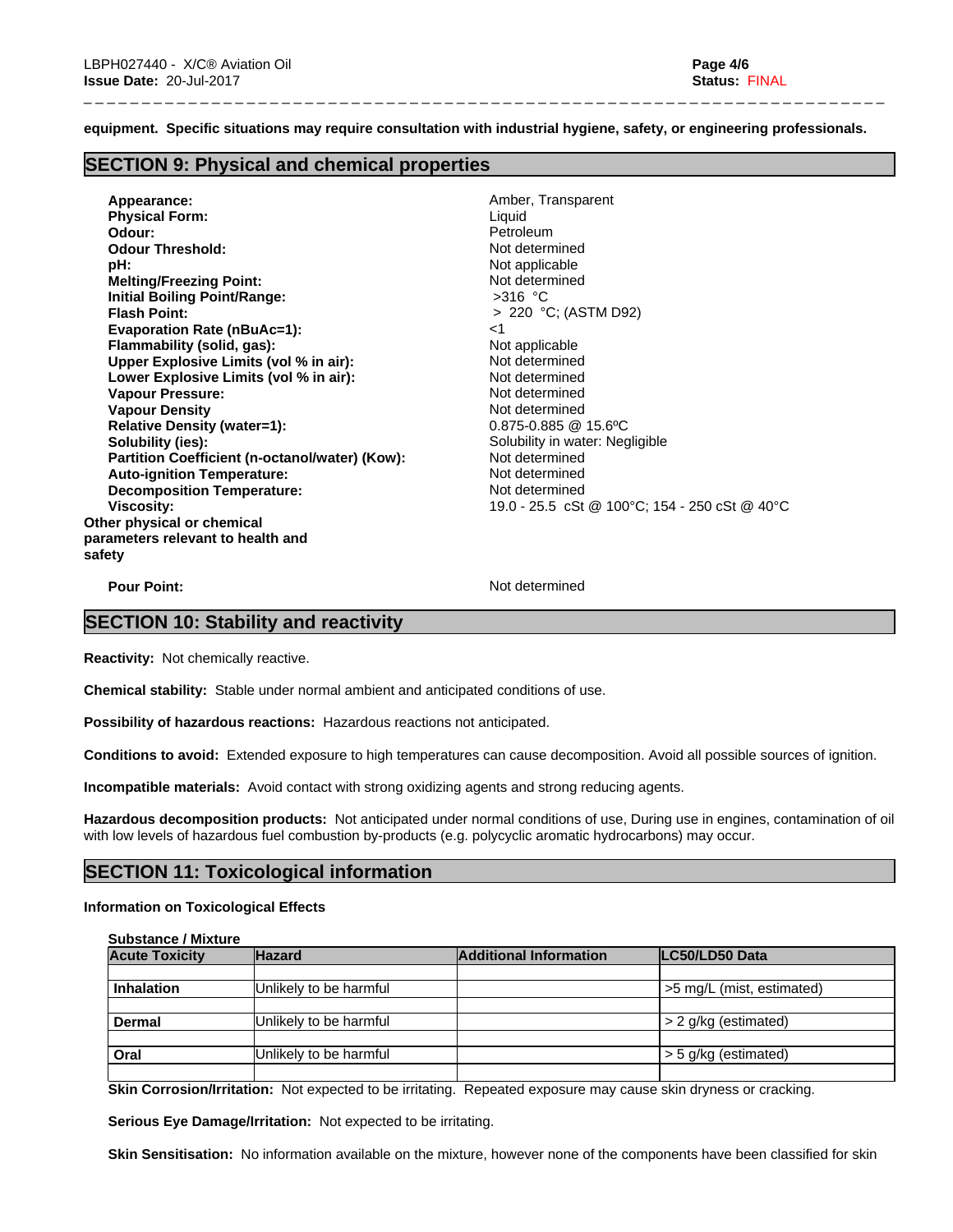sensitisation (or are below the concentration threshold for classification).

**Respiratory Sensitisation:** No information available.

**Germ Cell Mutagenicity:** No information available on the mixture, however none of the components have been classified for germ cell mutagenicity (or are below the concentration threshold for classification).

\_ \_ \_ \_ \_ \_ \_ \_ \_ \_ \_ \_ \_ \_ \_ \_ \_ \_ \_ \_ \_ \_ \_ \_ \_ \_ \_ \_ \_ \_ \_ \_ \_ \_ \_ \_ \_ \_ \_ \_ \_ \_ \_ \_ \_ \_ \_ \_ \_ \_ \_ \_ \_ \_ \_ \_ \_ \_ \_ \_ \_ \_ \_ \_ \_ \_ \_ \_ \_

**Carcinogenicity:** No information available on the mixture, however none of the components have been classified for carcinogenicity (or are below the concentration threshold for classification).

**Reproductive Toxicity:** No information available on the mixture, however none of the components have been classified for reproductive toxicity (or are below the concentration threshold for classification).

**Specific Target Organ Toxicity (Single Exposure):** No information available on the mixture, however none of the components have been classified for target organ toxicity (or are below the concentration threshold for classification).

**Specific Target Organ Toxicity (Repeated Exposure):** No information available on the mixture, however none of the components have been classified for target organ toxicity (or are below the concentration threshold for classification).

**Aspiration Hazard:** Not expected to be an aspiration hazard

#### **Information on Toxicological Effects of Components**

**Lubricant Base Oil (Petroleum)**

*Carcinogenicity:* Repeated application of heavy fuel oils containing high polycyclic aromatic hydrocarbon content has been shown to cause an increased incidence of skin tumors in mice.

# **SECTION 12: Ecological information**

**Ecotoxicity:** All acute aquatic toxicity studies on samples of lubricant base oils show acute toxicity values greater than 100 mg/L for invertebrates, algae and fish. These tests were carried out on water accommodated fractions and the results are consistent with the predicted aquatic toxicity of these substances based on their hydrocarbon compositions.

**Persistence and Degradability:** The hydrocarbons in this material are not readily biodegradable, but since they can be degraded by microorganisms, they are regarded as inherently biodegradable.

**Bioaccumulative Potential:** Log Kow values measured for the hydrocarbon components of this material are greater than 5.3, and therefore regarded as having the potential to bioaccumulate. In practise, metabolic processes may reduce bioconcentration.

**Mobility in Soil:** Volatilisation to air is not expected to be a significant fate process due to the low vapour pressure of this material. In water, base oils will float and spread over the surface at a rate dependent upon viscosity. There will be significant removal of hydrocarbons from the water by sediment adsorption. In soil and sediment, hydrocarbon components will show low mobility with adsorption to sediments being the predominant physical process. The main fate process is expected to be slow biodegradation of the hydrocarbon constituents in soil and sediment.

#### **Other adverse effects:** None anticipated.

## **SECTION 13: Disposal considerations**

**Disposal Recommendations:** This material under most intended uses would become "waste oils" due to contamination by physical or chemical impurities. Whenever possible, recycle "waste oils" in accordance with current national and regional provisions.

**Empty Containers:** Container contents should be completely used and containers emptied prior to discard. Empty drums should be properly sealed and promptly returned to a drum reconditioner. All containers should be disposed of in an environmentally safe manner and in accordance with applicable regulations.

# **SECTION 14: Transport information**

**UN Number:** Not regulated **UN proper shipping name:** None **Transport hazard class(es):** None **Packing Group:** None **Environmental Hazards:** This product does not meet the ADG/UN/IMDG/IMO criteria of a marine pollutant